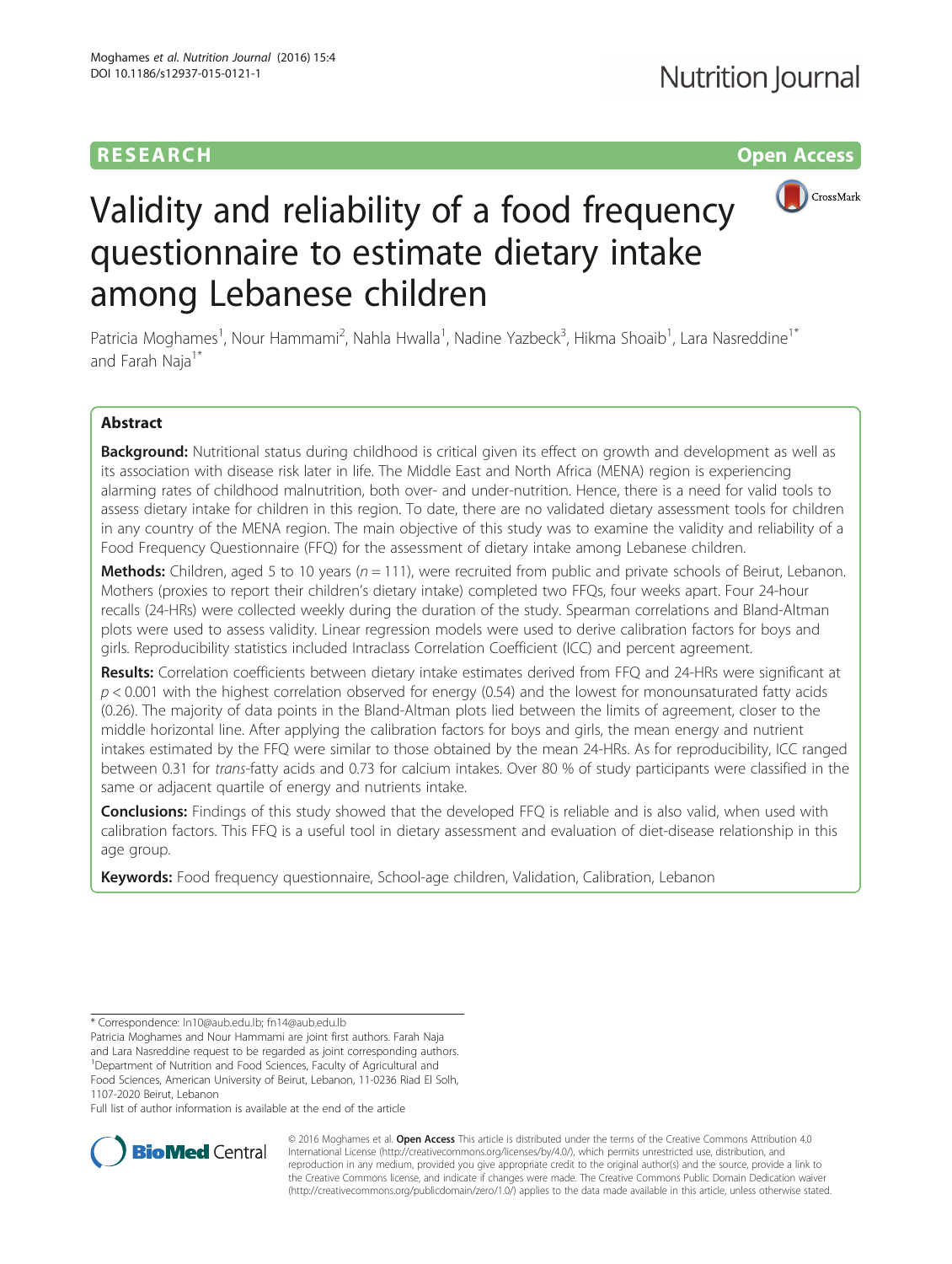## Background

Nutritional status during childhood has been shown to have profound effects on overall health and chronic disease development [[1, 2\]](#page-9-0). On one hand, caloric deficit and nutritional deficiencies have detrimental effects on growth, mental development, and quality of life [[3, 4](#page-9-0)]. Under-nutrition is postulated to contribute to 35 % of child deaths per year [[4\]](#page-9-0). On the other hand, overnutrition and childhood obesity, together with genetic predisposition and other environmental and lifestyle factors have been associated with an increasing risk of adult-onset diseases such as type 2 diabetes, cardiovascular disease, hypertension and polycystic ovarian syndrome [[5](#page-9-0), [6\]](#page-9-0). Furthermore, it is during early life that children acquire dietary habits that persist through adulthood [[7, 8\]](#page-10-0). Validated tools to assess dietary intake among children are essential to provide reliable data on their nutritional status and to develop effective evidencebased strategies and programs to address diet-related problems in this young age group.

Various methods have been developed in order to assess dietary intake, ranging from relatively simple techniques such as 24-h dietary recalls, estimated or weighed food records, narrative diet histories and FFQ, to the more complex biochemical approach of measuring markers of nutrient intakes in blood, urine or other biological samples. Though it is argued that weighed diet records and biomarkers are the 'gold standards' of dietary intake assessment, each of the various methods of dietary assessment presents a distinct set of advantages, associated errors and practical difficulties to be considered [[9](#page-10-0)]. Although food records and 24-hour recalls (24-HRs) are commonly used, time, literacy, and economic constraints of these methods render them unsuitable for large-scale studies [[10](#page-10-0)]. Food Frequency Questionnaires (FFQs), on the other hand, are considered to be more practical and economical for the collection of dietary data in large-scale epidemiological studies for they are easier to administer, less intrusive, less time-consuming, relatively inexpensive and less burdensome on both interviewers and participants [[10](#page-10-0), [11\]](#page-10-0). In addition, unlike 24-HRs and food records, which are both considered as short term dietary assessment tools, FFQs cover a longer period of dietary recall varying from months to years [[12](#page-10-0)]. Measuring average long-term diet may be more valuable than measuring the intake of few specific days, particularly when aiming to assess the relation between food and related long-latent diseases with modifiable risk factors, such as obesity and diet related non-communicable diseases [[10](#page-10-0)].

The accuracy of dietary intake information generated by an FFQ is highly dependent on the validity and reproducibility of this FFQ in the population it is intended to be used for [\[13](#page-10-0)]. FFQs aiming to assess dietary intake by nutrients and/or food groups have been validated in all age groups for more than 20 years in countries worldwide [[11, 14, 15\]](#page-10-0). In the Middle East and North Africa (MENA) region, FFQs have been validated among adults in the Islamic Republic of Iran [\[16\]](#page-10-0), United Arab Emirates and Kuwait [\[17\]](#page-10-0), and Jordan [[18\]](#page-10-0). However, to date, there has been no validated FFQ to assess dietary intake among children in the MENA region. Such a situation has hampered research to identify children population groups at risk of malnutrition and has attenuated the validity of studies on diet-disease associations among children in the region. According to estimates by the United Nations Children's Fund, the MENA region is witnessing a double burden of child malnutrition concomitant with a state of nutrition transition [\[19\]](#page-10-0), whereby a gradual shift towards a more westernized type of dietary intake is taking place, together with the erosion of the traditional diets, rich in fruits and vegetables [\[20\]](#page-10-0). Children represent a vulnerable group whose nutritional status and dietary intake could be most affected by this transition [\[21\]](#page-10-0). Therefore the main aim of this study is to validate a culturally sensitive FFQ for the assessment of dietary intake among Lebanese children. More specifically, the objectives of this study are to 1) develop an FFQ with a culturally appropriate list of foods commonly consumed among Lebanese children, 2) determine the relative validity of the developed FFQ in measuring energy and nutrient intakes as compared to the means obtained by repeated 24-HRs 3) calibrate the FFQ using linear calibration factors and 4) evaluate the reproducibility of this FFQ.

## Methods

## Study participants

Children aged between 5 and 10 years were recruited from public and private schools in the Greater Beirut area, Lebanon, following a random cluster sampling design. Fourteen schools were randomly selected from the Ministry of Education list of schools in the Greater Beirut area ( $n = 32$ ). In the selected schools, all students aged between 5 and 10 years received an invitation letter to participate in the study, addressed to their parents. In this letter the eligibility criteria (inclusion/exclusion) to participate in the study were outlined. These criteria were: Parents holding the Lebanese nationality or residing in Lebanon for more than 10 years, and children to be healthy (i.e., with no medical conditions, allergies nor specific dietary restrictions affecting food intake). Interested parents were contacted by trained research dietitians and were enrolled in the study between October 2011 and June 2012. Data collection was conducted between October and July, hence covering the various seasons in Lebanon. The study protocol was approved by the Institutional Review Board of the Social and Behavioral Sciences at the American University of Beirut, Lebanon. Participating parents gave a written informed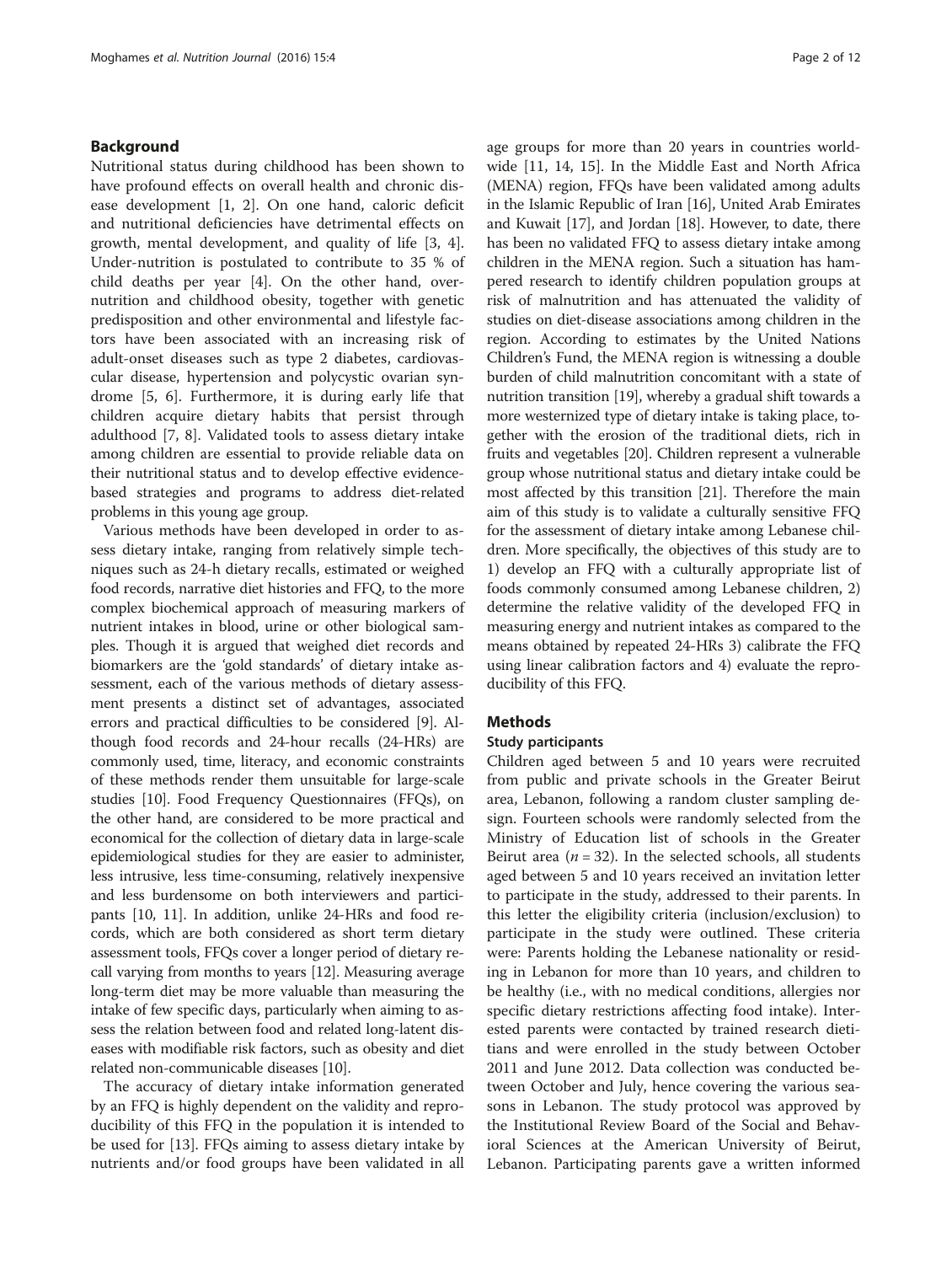consent and children above the age of seven also signed an informed assent to indicate their approval to participate in the study. All parents who signed the consent form were the mothers of the children.

## Study protocol

Participants were enrolled in the study for a period of 4 weeks (Fig. 1), during which two face-to-face interviews took place at the Nutrition and Food Sciences department at the American University of Beirut. In the first face to face interview with the child and his/her mother, a socio-demographic questionnaire and the first FFQ (FFQ-1) were completed. In addition anthropometric measurements of the child were obtained. After four weeks, another face to face interview took place with the mother and the child whereby a second FFQ (FFQ-2) was completed. Four 24-HRs of the child's diet were collected by phone. These 24-HRs were one week apart between the two interviews. For both dietary intake collection methods (FFQ and 24-HR), information was collected from the mother, in the presence of the child. For each participant, all interviews (face to face and phone) were carried by the same research dietitian. Mothers were constantly encouraged to maintain their children's regular dietary habits. Probing and interviewing techniques were standardized to minimize interviewer bias.

Out of the 171 mothers who returned the signed invitation letter indicating their interest to participate, 7 were excluded as they were not eligible according to the inclusion/exclusion criteria of the study. Out of the remaining 164 mother-child pair, 125 showed up for their first visit. The total number of participants who completed the study was 120 (dropout rate: 4 %). The main reasons for not completing the study were lack of time and interest. This sample size is considered appropriate for studies validating dietary intake tools [[10](#page-10-0)].

## Data collection

## Socio-demographic questionnaire

The socio-demographic questionnaire included information about the mother's age, education, marital status, occupation, and crowding index. In addition, the child's age, gender and school class level were recorded.

#### Anthropometric assessment

Anthropometric measurements of the child were obtained using standardized techniques and calibrated equipment. The InBody 230 (Biospace, Korea) and stadiometers (Seca model 213, Germany) were used to measure weight (in kg) and height (in cm), respectively. Before stepping on the InBody 230, children were asked to remove as much outerwear as possible, as well as their shoes and socks and to empty their pockets. Subjects were weighed to the nearest 0.1 kg. Height was measured to the nearest 0.1 cm with the child bare footed, using a stadiometer. Body Mass Index was calculated as weight  $(kg)/$ height  $(m^2)$ . All measurements were carried in duplicates and the average was used in the analysis.

#### Dietary intake assessment

A semi-quantitative FFQ was developed to assess dietary intake among school-aged children in Lebanon. The FFQ included three sections: the food list, the portion size and the frequency response. A multitude of approaches was followed in order to compile the food list for this questionnaire: 1) a review of previously collected 24-HRs data pertaining to a national representative sample of Lebanese children 6–10 years old was carried out  $(n = 200)$  [[22\]](#page-10-0). Frequently cited food items in the 24-HRs (>5 %) were included in the food list of the developed FFQ, 2) the developed FFQ's food list was checked by 30 mothers of 5–10 year old children for clarity, userfriendliness as well as the cultural sensitivity/appropriateness of the food items included, and 3) the food list was also compared to previously published FFQs aiming to assess dietary intake among young children. The final FFQ food list included a total of 112 food items.

For portion size, mothers were given the option to indicate their child's food intake in function of a reference portion size or in grams. The reference portion for each food item represented one standard serving expressed in household measures (cups, spoons and plates) and/or

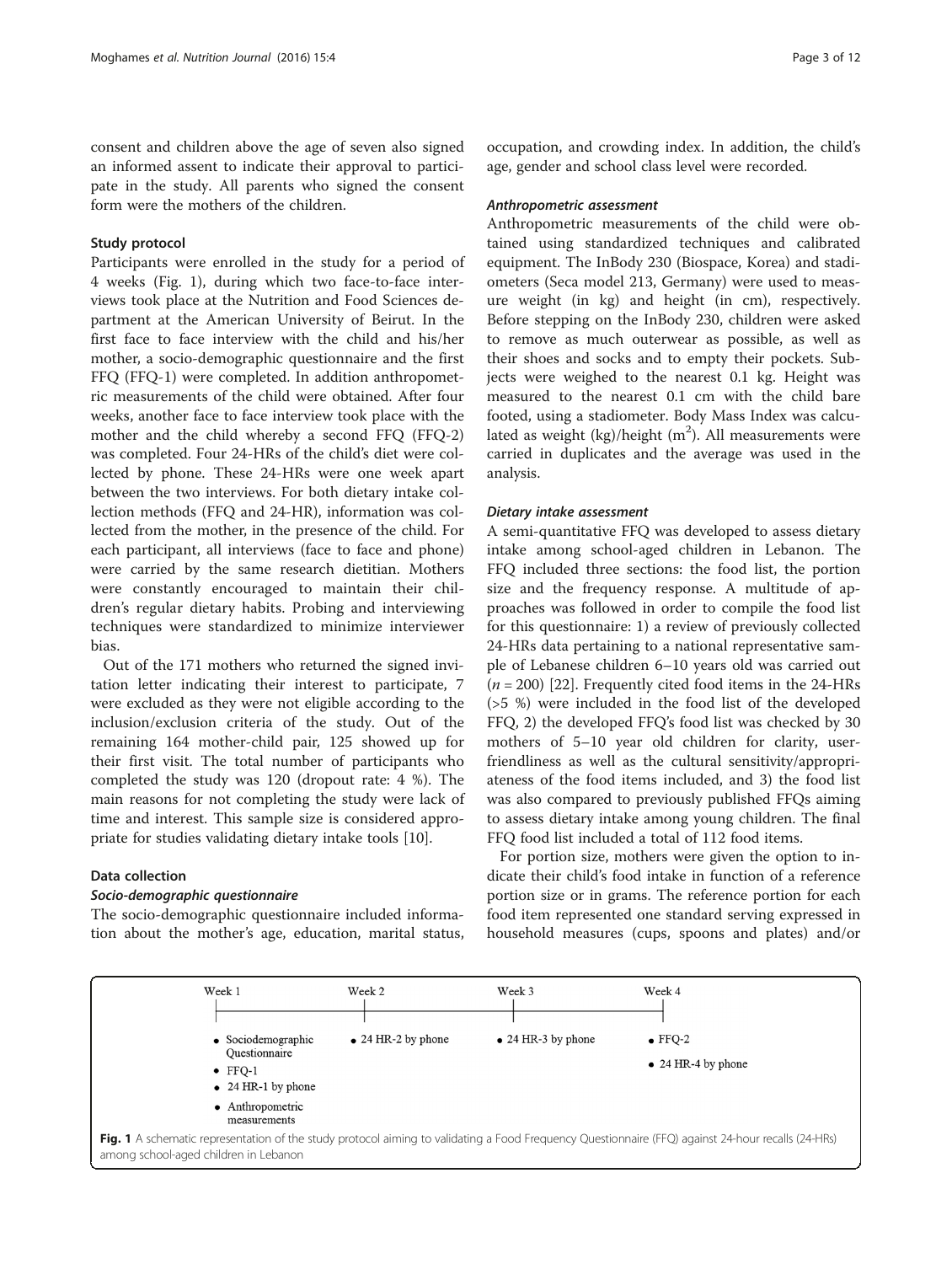customary packing size. In order to assist in quantifying the reference portion size, the standard two-dimensional food portion visual chart was also used. This chart has been developed by Nutrition Consulting Enterprises and validated for use amongst adult men and women aged 20 to 70+ years as part of the Framingham Heart Study, especially for the use of telephone dietary interviewing [[23\]](#page-10-0). The frequency of the child's food intake was indicated by how many times per day, week or month the child has consumed the food. Seasonal adjustments were considered for food items that were eaten at specific times of the year. The reported frequency of consumption for these seasonal foods was adjusted for the length of the specific season they were consumed within, in order to obtain frequency of their consumption over the course of a year. For all food items in the FFQ, the frequency per day was multiplied by the portion size of the food item in order to calculate the total amount of food consumed per day.

In addition to the 112 food items, the FFQ included an open-ended section in which participants may provide information on additional foods or beverages consumed on a regular basis and which do not appear on the questionnaire's food list. When completing the FFQ, mothers were asked to refer to their child's diet during the 12 months prior to the interview. The completion of the FFQ lasted for approximately 30 min.

The 24-HRs dietary recalls were carried using the Multiple Pass Food Recall (MPR) 5-step approach, developed by the United States Department of Agriculture (USDA) [[24\]](#page-10-0). This approach has consistently showed attenuation in the 24-HRs' limitations [\[24, 25](#page-10-0)]. The five steps followed included 1) quick food list recall, 2) forgotten food list probe 3) time and occasion at which foods were consumed, 4) detailed overall cycle and 5) final probe review of the foods consumed. The four 24- HRs collected represented three weekdays, in which the child attended a regular day at school, and one weekend day (either Saturday or Sunday). For each 24-HR, the research dietitian obtained information related to the time of each meal's intake, the food consumed by the child, its portion size, preparation methods, and the brand of the food and beverages consumed, if applicable. In order to maintain regular eating habits for their children, mothers were unaware of the day the 24-HR would be conducted. Upon calling, the interviewer made sure that the child was present with the mother during the completion of the 24-HRs as the child was probed and asked details of his/her intake in case of foods he/she has eaten away from home such as in the school. The mean of dietary intakes estimated by the four 24-HRs were used as the reference method against which the FFQ was validated.

The Nutritionist Pro software (version 5.1.0, 2014, First Data Bank, Nutritionist Pro, Axxya Systems, San Bruno,

CA) was used for the analysis of the dietary intake data and to estimate energy, macro- and micronutrients' intakes. For composite and mixed dishes, standardized recipes were added to the Nutritionist Pro Software using single food items. Within the Nutritionist Pro, the USDA database was selected for analysis (SR 24, published September 2011). Food composition of specific Lebanese foods (not included in the Nutritionist Pro software database) was obtained from local food composition tables [[26](#page-10-0)].

#### Statistical analysis

Frequencies and percentages as well as means and standard deviations (SD) were used to describe categorical and continuous variables, respectively. For the validity assessment of the FFQ, dietary intakes derived from the FFQ-1 were compared to the mean of the four 24- HRs using energy-adjusted Spearman correlation coefficient (r). Energy adjustment was carried out using the residual method as per Willet et al. [[27\]](#page-10-0). Distribution of the study participants according to quartiles of intake was calculated and the degree of agreement between FFQ-1 and mean 24-HRs was evaluated using contingency tables of quartiles. Furthermore, the analysis proposed by Bland & Altman [[28\]](#page-10-0) was used to graphically examine the agreement between the two methods. For this analysis, the difference in intake between the two methods (FFQ-1 and mean 24-HRs) was plotted against the mean intake of the two measures ((FFQ-1+ mean 24-HRs)/2). The plots include lines for the mean difference and the Limits of Agreement (LOA), defined as mean difference  $\pm$  1.96 x SD. The calibration of the FFQ was conducted as per the method described by Araujo et al. [[29\]](#page-10-0) and which involved the derivation of calibration coefficients relating dietary intakes estimated from the reference method (mean 24-HRs) to the test method (FFQ-1). These coefficients are obtained from linear regression equations using dietary intake values from mean 24-HRs as dependent variables and those of the FFQ-1 as independent variables. The regression constant (α) and the slope of regression (β) were estimated. The calibrated values for each nutrient were estimated based on  $\alpha$  and  $\beta$  coefficients using the following formula:

Calibrated dietary intakes =  $\alpha + \beta$  FFQ-1

where, α: regression constant; β: slope of regression; FFQ-1: Dietary intakes as estimated by FFQ-1.

For the reproducibility of the FFQ, Spearman correlation (adjusted for energy) between FFQ-1 and FFQ-2 was used. In addition, the Intraclass Correlation Coefficient (ICC) was calculated to examine the agreement between FFQ-1 and FFQ-2 in ranking individuals according to their energy, macro- and micronutrients intake. The degree of agreement between FFQ-1 and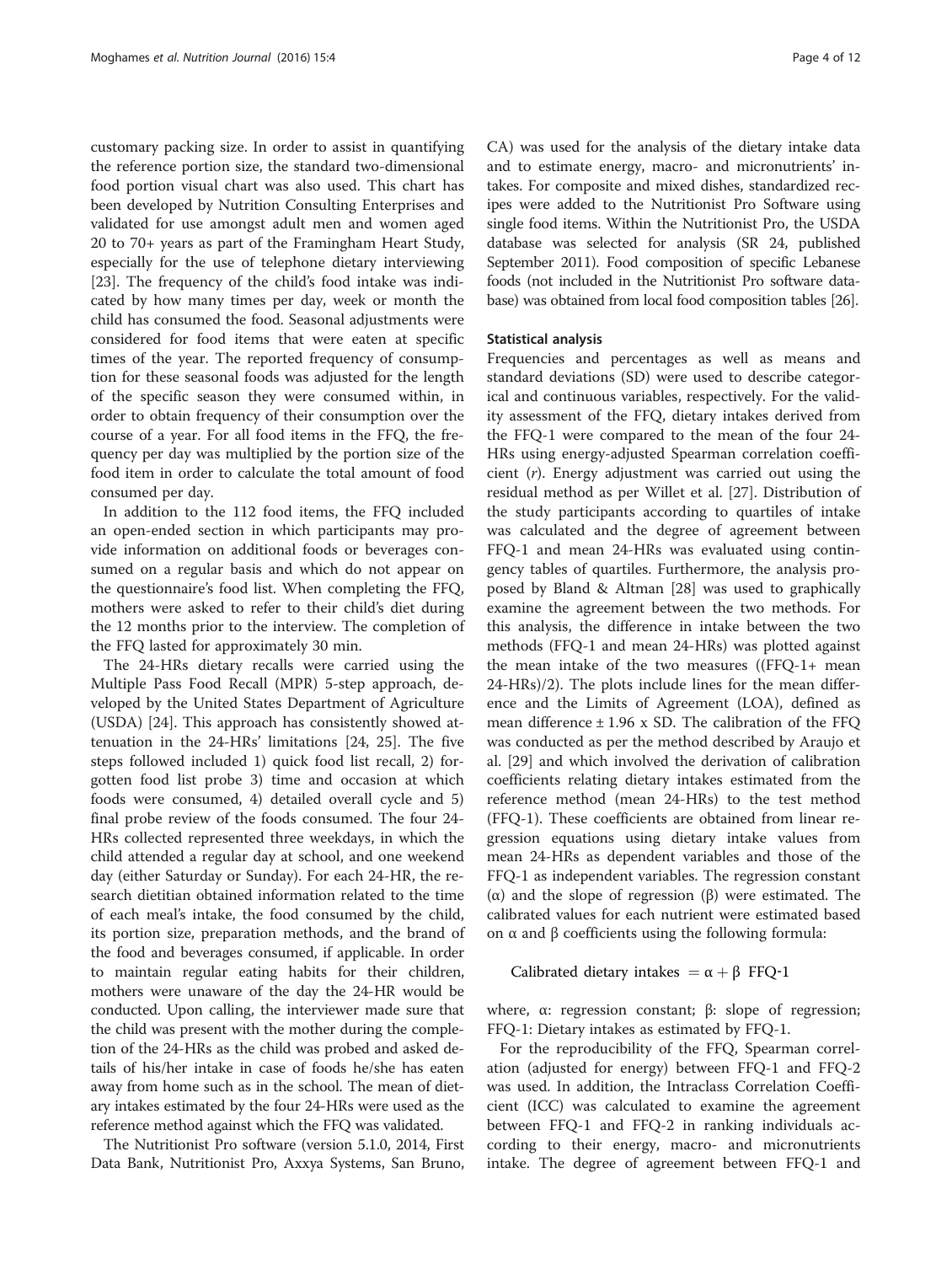FFQ-2 was further evaluated using contingency tables of quartiles and weighted Kappa (κw) test with values of κw between 0.40 and 0.59 considered moderate, 0.60 to 0.79 substantial and 0.8 outstanding as per Landis & Koch [\[30\]](#page-10-0).

Data entry was carried out using Statistical Package for Social Sciences 22.0 (SPSS for Windows, 2013, Chicago: SPSS Inc.). A p-value less than 0.05 was considered statistically significant. In this manuscript, the results for energy and selected nutrients are presented (energy, proteins, carbohydrates, fats, monounsaturated fatty acids (MUFA), polyunsaturated fatty acids (PUFA), trans-fatty acids, calcium, iron, fiber, and sugar). Results pertinent to the remaining micronutrients are found in Additional file [1.](#page-9-0)

## Results

After examination of outliers (energy intake <500 and >4700 Kcal/day), 9 subjects were excluded (7 males and 2 females), leaving a total of 111 participants to be included in the analysis of this study. The energy intake cut offs used for detection of outliers were calculated using mean  $\pm 2.5$  SDs, using data derived from the mean 24-HRs. Table 1 displays the socio demographic characteristics and anthropometric measurements of the study participants, both mothers and children. Fifty-eight girls and 53 boys took part in this study, with an average age of 8.15 years (SD 2.04) and with the majority of participants coming from private schools (92.8 %). Using the WHO cut-offs of BMI z-scores [[31](#page-10-0)], over half of the children (52.2 %) surveyed were either overweight (18.9 %) or obese (33.3 %). The mean age for the mothers was 38.45 years (SD 6.36), with only 26 % having an education less than high school, while 46 % had a university degree. Most of the mothers were married (93.3 %) and only 28.8 % of mothers were employed.

The mean intake of energy and selected nutrients as measured by FFQ-1 and 24-HRs are shown in Table [2](#page-5-0). The mean difference, Spearman's r (adjusted for energy), percent agreement and LOAs between the two methods are also presented in this table. Energy and nutrients' intake obtained by the FFQ were higher than those reported by the mean 24-HRs for energy and all nutrients considered in this study. Spearman's r between the two methods were statistically significant at  $p < 0.001$  with the highest correlation observed for energy (0.54) and the lowest for MUFA (0.26). Over 75 % of subjects were classified in the same and/or adjacent quartile of energy and nutrients intakes derived from FFQ-1 and 24-HRs. The Bland-Altman plots for energy, protein, carbohydrates, and fat are presented in Fig. [2](#page-6-0). With the exception of a few, the majority of the data points lied between the LOAs, closer to the middle horizontal line (Table [2\)](#page-5-0).

|  |                                                               | <b>Table 1</b> Socio-demographic characteristics and anthropometric |
|--|---------------------------------------------------------------|---------------------------------------------------------------------|
|  | measurements of study participants ( $n = 111$ ) <sup>a</sup> |                                                                     |

| Socio-demographic variables                | Total            | Females<br>$(n = 58)$ | Males<br>$(n = 53)$ |
|--------------------------------------------|------------------|-----------------------|---------------------|
| Age of mother (years)                      | $38.45 \pm 6.36$ | $38.95 \pm 6.87$      | $37.91 \pm 5.76$    |
| Age of child (years)                       | $8.15 \pm 2.04$  | $8.09 \pm 2.02$       | $8.23 \pm 2.07$     |
| Gender                                     |                  | 58 (52.3)             | 53 (47.7)           |
| School                                     |                  |                       |                     |
| Private                                    | 63 (56.8)        | 33 (56.9)             | 30 (56.6)           |
| Public                                     | 48 (43.2)        | 25 (43.1)             | 23 (43.4)           |
| Grade level                                |                  |                       |                     |
| Kindergarten                               | 6(5.4)           | 4(6.9)                | 2(3.77)             |
| Grade 1                                    | 30 (27.0)        | 13 (22.4)             | 17(32.1)            |
| Grade 2                                    | 17 (15.3)        | 10 (17.2)             | 7(13.2)             |
| Grade 3                                    | 17 (15.3)        | 10 (17.2)             | 7(13.2)             |
| Grade 4                                    | 24 (21.6)        | 13 (22.4)             | 11(20.8)            |
| Grade 5                                    | 6(5.4)           | 2(3.4)                | 4(7.5)              |
| Grade 6                                    | 11(10.0)         | 6(10.3)               | 5(9.4)              |
| Mother's marital status                    |                  |                       |                     |
| Divorced, separated<br>or widowed          | 8(6.7)           | 4 (6.9)               | 4(7.5)              |
| Married                                    | 112 (93.3)       | 54 (93.1)             | 49 (92.5)           |
| Mother's educational level                 |                  |                       |                     |
| Less than high school degree               | 26 (23.4)        | 16 (27.6)             | 10 (18.9)           |
| Attained a high school degree              | 39 (35.2)        | 16(27.6)              | 23 (43.4)           |
| Attained a university degree               | 46 (41.4)        | 26 (44.8)             | 20 (37.7)           |
| Mother's employment status                 |                  |                       |                     |
| Not employed                               | 79 (71.2)        | 40 (69.0)             | 39 (73.6)           |
| Employed                                   | 32 (28.8)        | 18 (31.0)             | 14 (26.4)           |
| Crowding index                             | $1.27 \pm 0.66$  | $1.34 \pm 0.79$       | $1.20 \pm 0.47$     |
| $<$ 1                                      | 56 (50.5)        | 30 (51.7)             | 26 (49.1)           |
| $1.00 - 1.50$                              | 29 (26.1)        | 14 (24.1)             | 15 (28.3)           |
| >1.50                                      | 26 (23.4)        | 14 (24.1)             | 12 (22.6)           |
| Anthropometric measurements of the child   |                  |                       |                     |
| Body Mass Index (BMI) (kg/m2) <sup>D</sup> |                  |                       |                     |
| Normal weight (-2-0.99 SD)                 | 53 (47.7)        | 29 (50.0)             | 24 (45.3)           |
| Overweight (1-1.99 SD)                     | 21 (18.9)        | 13 (22.4)             | 8(15.1)             |
| Obese (≥2.00 SD)                           | 37 (33.3)        | 16 (27.6)             | 21 (39.6)           |

<sup>a</sup>Numbers in this table represent means  $\pm$  standard deviations (SD) and n (%) for continuous and categorical variables, respectively

**bBMI cut-off points for children adapted from Wang & Chen [[33](#page-10-0)]** 

For the calibration, the regression equations initially included age and sex as covariates. However, since the regression constants for sex were significant, the calibration analyses were carried separately for boys and girls. Age was not found to significantly affect the association between the dependent and independent variables in the regression analysis and hence it was deleted. The calibration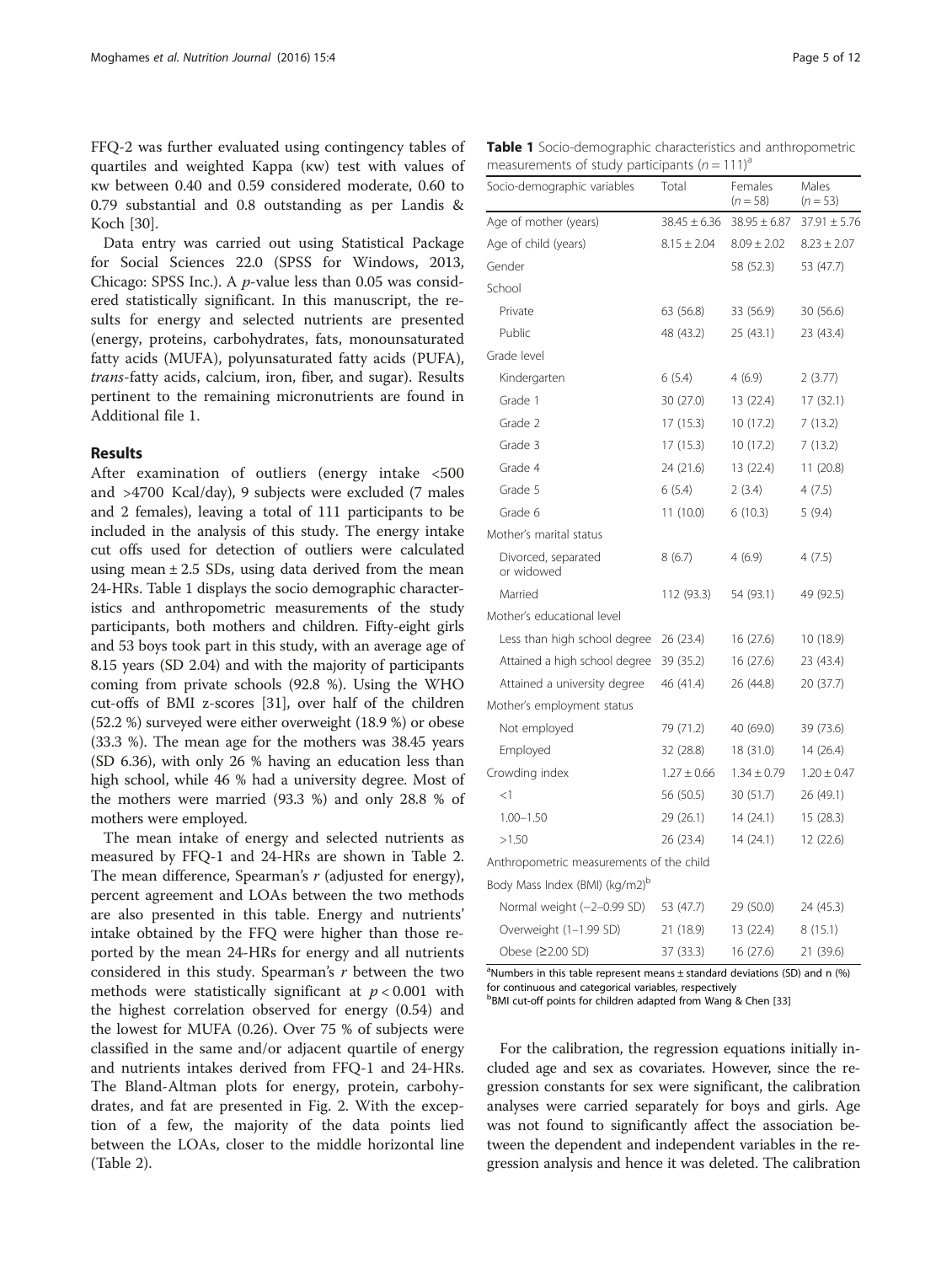| Nutrients            | FFQ-1                | 24-HRs               | Mean difference     | Spearman's r <sup>a</sup> | Percent agreement             | 95 % LOA   |           |
|----------------------|----------------------|----------------------|---------------------|---------------------------|-------------------------------|------------|-----------|
|                      | Mean $\pm$ SD        | Mean $\pm$ SD        |                     |                           | (same & adjacent<br>quartile) |            |           |
| Energy (Kcal)        | $2560.86 \pm 822.32$ | $1760.66 \pm 489.26$ | $800.20 \pm 689.88$ | $0.54***$                 | 81.08                         | $-1015.12$ | $-170.37$ |
| Protein (g)          | $81.71 \pm 25.88$    | $60.71 \pm 19.23$    | $21.00 \pm 26.22$   | $0.33***$                 | 78.38                         | $-28.36$   | 9.03      |
| Carbohydrate (q)     | $351.87 \pm 120.07$  | $229.87 \pm 63.52$   | $121.99 \pm 105.15$ | $0.38***$                 | 81.98                         | $-170.79$  | $-52.54$  |
| Fat $(q)$            | $96.47 \pm 35.70$    | $68.42 \pm 25.82$    | $28.04 \pm 29.15$   | $0.33***$                 | 84.68                         | $-13.35$   | $-2.16$   |
| Saturated fat (g)    | $30.17 \pm 12.47$    | $21.00 \pm 7.49$     | $9.17 \pm 11.06$    | $0.39***$                 | 81.98                         | $-14.16$   | 7.89      |
| MUFA (g)             | $34.87 \pm 13.31$    | $24.20 \pm 10.02$    | $10.67 \pm 10.92$   | $0.26***$                 | 87.39                         | $-5.58$    | 6.13      |
| PUFA (q)             | $20.80 \pm 10.35$    | $15.89 \pm 9.92$     | $4.91 \pm 9.99$     | $0.33***$                 | 81.08                         | $-0.48$    | 8.25      |
| Trans-fatty Acid (q) | $0.16 \pm 0.16$      | $0.10 \pm 0.10$      | $0.05 \pm 0.16$     | $0.34***$                 | 76.58                         | $-0.06$    | 0.02      |
| Calcium (mg)         | $996.76 \pm 365.68$  | $628.19 \pm 231.70$  | $368.56 \pm 364.47$ | $0.44***$                 | 79.28                         | $-382.53$  | 44.68     |
| Iron (mg)            | $19.09 \pm 7.15$     | $13.37 \pm 4.65$     | $5.72 \pm 5.83$     | $0.45***$                 | 80.18                         | $-6.00$    | 0.28      |
| Fiber (g)            | $23.36 \pm 9.60$     | $15.00 \pm 5.03$     | $8.36 \pm 8.77$     | $0.37***$                 | 79.28                         | $-12.12$   | $-3.61$   |
| Sugar (g)            | $113.47 \pm 47.94$   | $63.28 \pm 21.72$    | $50.24 \pm 43.25$   | $0.35***$                 | 84.68                         | $-55.86$   | $-19.57$  |

<span id="page-5-0"></span>Table 2 Mean ± SD, mean difference, Spearman's correlation (r), % agreement and 95 % Limits of Agreement (LOA) for selected energy and nutrients intakes as measured by FFQ-1 and mean 24-HRs ( $n = 111$ )

 $**$ P value < 0.01

<sup>a</sup>Adjustment for energy was carried using the residual method

coefficients (α and β) and the calibrated mean intakes of energy and selected nutrients are presented in Table [3](#page-7-0). For girls, β ranged between 0.23 for trans-fatty acids to 0.72 for PUFA. As for boys, the lowest value for β was observed for sugar (0.09) and the highest for iron intakes (0.43). Using these coefficients, the mean calibrated values of FFQ-1 were found to be similar to the test method (24- HRs) for energy and all of the selected nutrients (Table [3](#page-7-0)).

In order to evaluate the reproducibility of the developed FFQ, energy and nutrients intakes obtained from FFQ-1 were compared to those from FFQ-2 using ICC, Spearman's correlation, κw and percent agreement in quartile classification of dietary intake (same or adjacent quartiles) (Table [4\)](#page-8-0). The ICC coefficients were greater than 0.5 for energy and most of the nutrients considered  $(p < 0.01)$  (except for *trans*-fatty acids where ICC was 0.31). The energy adjusted Spearman's r between FFQ-1 and FFQ-2 were statistically significant at  $p < 0.001$  for energy and all nutrients with the highest correlation observed for energy (0.77) and the lowest for *trans-fatty* acid (0.49). κw ranged between 0.41 for trans-fatty acids to 0.69 for fat, indicating a moderate to substantial level of agreement. Regarding agreement in quartile classification of FFQ-1 and FFQ-2, over 80 % of study participants were classified in the same or adjacent quartile for energy and the selected nutrients.

## **Discussion**

Compared with other dietary assessment methods, FFQs are the most practical and cost-effective means for assessing diet in large-scale nutritional epidemiology studies [[32\]](#page-10-0). However, due to the fact that food availability, accessibility and preferences can vary greatly between settings, it has been recommended that questionnaires be developed and validated specifically for the populations they are intended to be used for in order to produce valid and reliable data [\[9](#page-10-0)]. In this study, the validity and reproducibility of an Arabic FFQ to be used amongst school-aged children were examined, with the reference method being four repeated 24-HRs. Ideally, the use of a biochemical indicator or marker, such as doubly labeled water, should be adopted in validation studies as it gives an independent measure of validity for dietary intake. However, biochemical measures are expensive, require the use of sophisticated laboratories and equipment, and/or do not provide information on all the nutrients of interest [[33](#page-10-0)]. Hence, researchers tend to rely on robust dietary assessment methods in the validation of nutritional tools. The dietary record approach, typically considered as the gold standard [[10, 33](#page-10-0)], is a burdensome method requiring a high level of motivation for the participant to write down all the foods and their corresponding portions throughout the study period [\[33](#page-10-0)]. In the present study, the 24-HR was chosen as the reference method given that this approach is not limited by literacy or motivation level [\[9](#page-10-0), [33\]](#page-10-0). Through bypassing these two drawbacks, the 24-HR was found to be particularly helpful in investigating dietary intakes amongst youth [[33\]](#page-10-0). The 24-HR has been validated against more lengthy dietary assessment methods and in most cases found to represent participants' dietary intakes [[33](#page-10-0)–[35](#page-10-0)]. Mullenbach et al. [[36](#page-10-0)] found that, compared to a 3-day food record, 24-HRs administered by phone to a group of adolescents reasonably assessed mean nutrients'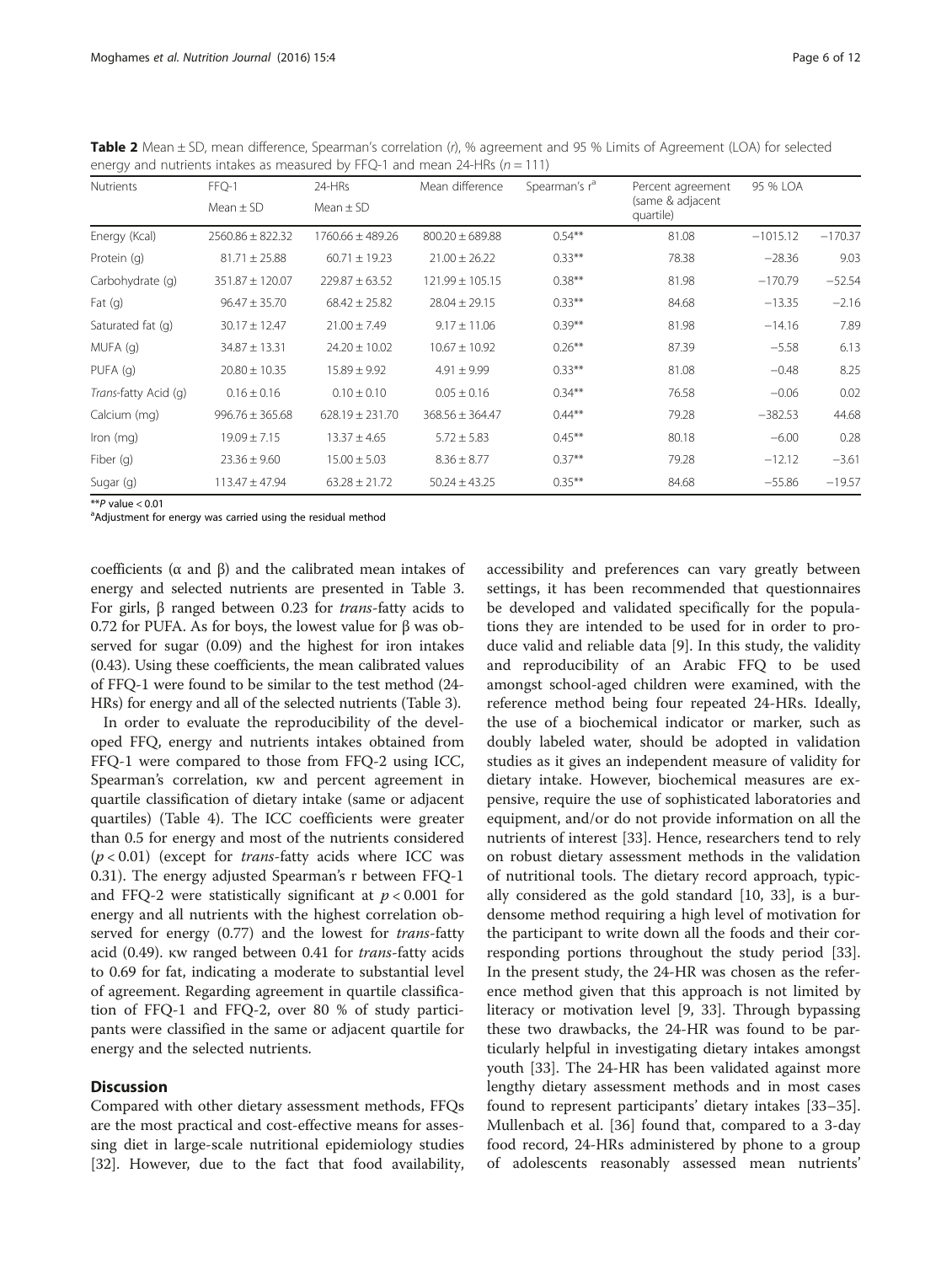<span id="page-6-0"></span>

intakes. Moreover, a systematic review conducted by Burrows et al. [[37](#page-10-0)] reported that when compared to doubly labeled water, the 24-HR MPR approach is the most accurate dietary assessment method to estimate total energy intake in children, when conducted for at least 3 days, including weekdays and weekends and using proxies for reporting. In the present study, we used 4 days of 24-HRs, which exceeds the generally accepted minimum number of three recalls needed to represent usual intake [[38\]](#page-10-0).

The results of this study showed that the estimated correlations of energy-adjusted data between the FFQ and the 24-HRs were low to moderate, ranging between 0.26 for MUFA to 0.45 for iron. These results are in agreement with those reported by previous studies [[29, 39](#page-10-0)–[42](#page-10-0)]. In a review of 227 studies examining the validity of FFQs, mean correlation estimates for macronutrient intakes as assessed by the FFQs and the respective

reference methods ranged between 0.39 for vitamin A and 0.55 for calcium, a range similar in magnitude to what was obtained in the present study [[14\]](#page-10-0). However higher correlation estimates were reported by other FFQ validation studies, reaching as high as 0.85 [[43](#page-10-0)–[45\]](#page-10-0). The observed discrepancies in validation results between the various studies could be due to differences in study protocols (type of the FFQ, sample size, specific nutrients examined, use of reference method, recall period or number of recorded days); study populations as well as betweenperson variations [[46](#page-10-0)].

The observed moderate agreement between the FFQ and the 24-HRs in this study could be due to the fact that dietary intake, among children, is characterized by high day-to-day variability [\[47, 48\]](#page-10-0). Furthermore, errors in portion size estimation and limitations of recall ability could also have contributed to the moderate agreement between the two methods. Increasing the number of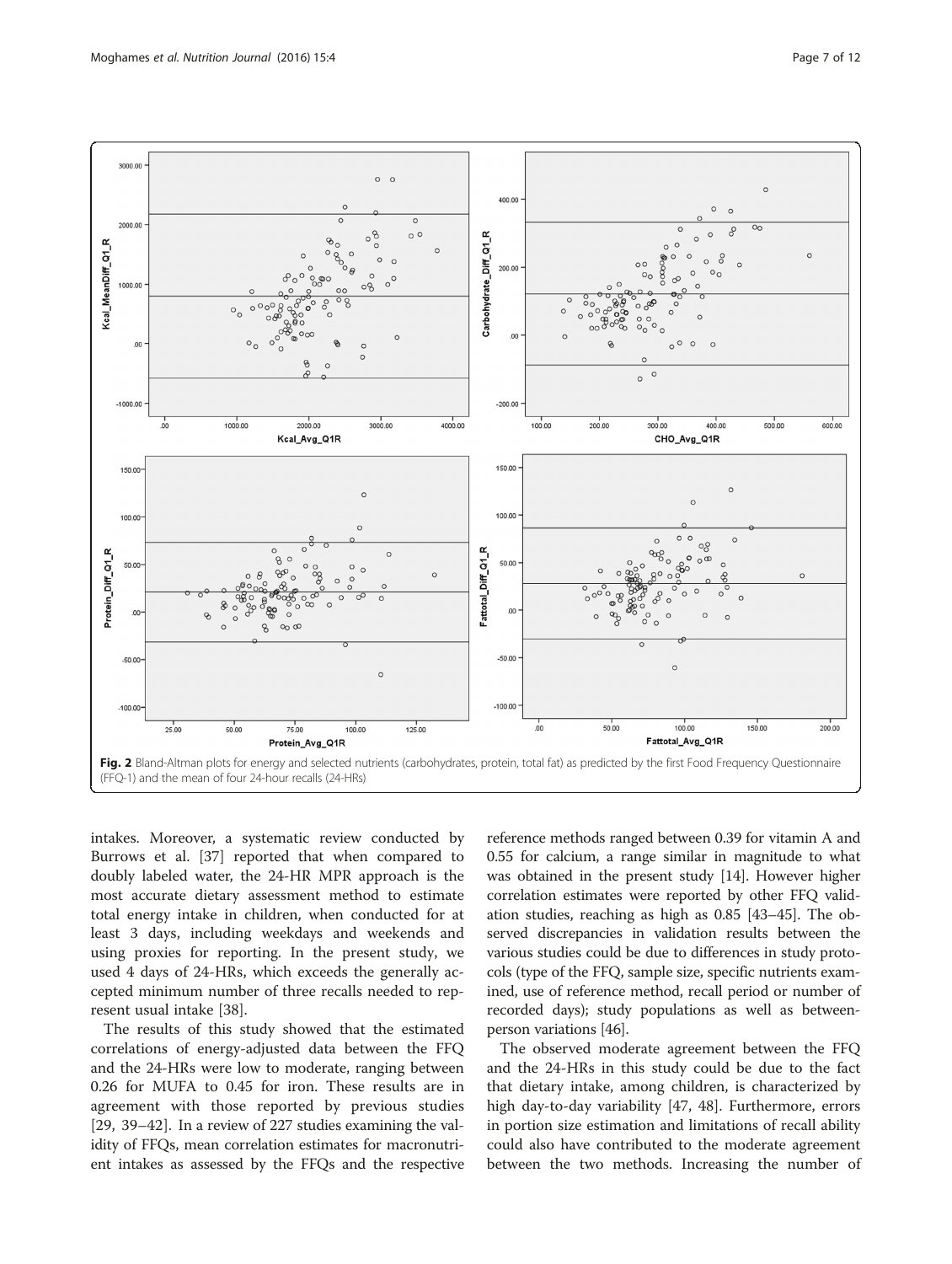| Energy/nutrients     | $\alpha$ (95 % CI)       | $\beta$ (95 % CI)         | FFQ-1                | 24-HRs               | Calibrated FFQ-1<br>$Mean \pm SD$ |  |
|----------------------|--------------------------|---------------------------|----------------------|----------------------|-----------------------------------|--|
|                      |                          |                           | $Mean \pm SD$        | $Mean \pm SD$        |                                   |  |
| Girls ( $n = 58$ )   |                          |                           |                      |                      |                                   |  |
| Energy (Kcal)        | 644.56 (332.25-956.88)   | $0.43$ $(0.31 - 0.55)$ ** | $2455.59 \pm 809.79$ | $1695.71 \pm 503.88$ | $1695.55 \pm 346.59$              |  |
| Protein (g)          | 36.38 (20.12-52.65)      | $0.28$ (0.08-0.49)**      | 77.49 ± 23.74        | $58.49 \pm 19.06$    | $58.47 \pm 6.76$                  |  |
| Carbohydrate (q)     | 107.21 (67.96-146.46)    | $0.33$ $(0.22 - 0.44)$ ** | 334.74 ± 114.28      | $217.65 \pm 60.58$   | $217.67 \pm 37.71$                |  |
| Fat $(q)$            | 17.70 (1.75-33.64)       | $0.53$ (0.37-0.68)**      | $94.40 \pm 37.46$    | $67.54 \pm 29.58$    | $67.73 \pm 19.85$                 |  |
| Saturated fat (q)    | $8.03(3.31 - 12.74)$     | $0.42$ (0.26-0.58)**      | $28.06 \pm 10.77$    | $19.80 \pm 7.77$     | $19.78 \pm 4.51$                  |  |
| MUFA (q)             | 7.14 (1.06-13.22)        | $0.48$ (0.32-0.65)**      | $34.74 \pm 14.75$    | $23.97 \pm 11.40$    | $23.81 \pm 7.08$                  |  |
| PUFA (q)             | $1.31 (-3.78 - 6.40)$    | $0.72$ (0.50-0.93)**      | $21.04 \pm 10.78$    | $16.43 \pm 11.64$    | $16.43 \pm 7.75$                  |  |
| Trans-fatty acid (q) | $0.07(0.03 - 0.10)$      | $0.23$ (0.08-0.38)*       | $0.15 \pm 0.17$      | $0.10 \pm 0.10$      | $0.10 \pm 0.04$                   |  |
| Calcium (mg)         | 342.33 (181.53-503.14)   | $0.24$ (0.08-0.41)*       | $921.57 \pm 278.95$  | $566.81 \pm 186.94$  | $567.19 \pm 68.06$                |  |
| Iron (mg)            | $6.93(3.91 - 9.95)$      | $0.32$ (0.17-0.48)**      | $18.67 \pm 6.88$     | $13.00 \pm 4.50$     | $13.00 \pm 2.23$                  |  |
| Fiber (q)            | 8.77 (5.78-11.77)        | $0.24$ (0.12-0.36)**      | $23.07 \pm 9.80$     | $14.30 \pm 4.97$     | $14.31 \pm 2.35$                  |  |
| Sugar (g)            | 30.10 (18.94)            | $0.27$ (0.17-0.36)**      | $104.50 \pm 46.76$   | $57.93 \pm 21.12$    | $57.90 \pm 12.44$                 |  |
| Boys $(n=53)$        |                          |                           |                      |                      |                                   |  |
| Energy (Kcal)        | 1280.16 (866.98-1693.33) | $0.21$ (0.06-0.35)**      | $2676.07 \pm 828.09$ | $1831.75 \pm 467.13$ | 1831.43 ± 170.58                  |  |
| Protein (q)          | 42.25 (26.38-60.13)      | $0.23$ $(0.04 - 0.42)$ ** | $86.33 \pm 27.52$    | $63.13 \pm 19.31$    | $63.11 \pm 6.33$                  |  |
| Carbohydrate (q)     | 180.85 (127.01-234.68)   | $0.17$ (0.03-0.31)*       | $370.61 \pm 124.47$  | $243.25 \pm 64.53$   | $247.61 \pm 20.66$                |  |
| Fat $(q)$            | 40.32 (24.15-56.49)      | $0.29(0.14 - 0.45)$ **    | $98.73 \pm 33.89$    | $69.39 \pm 21.19$    | $69.42 \pm 8.13$                  |  |
| Saturated fat (q)    | 16.37 (11.69-21.05)      | $0.18(0.05 - 0.32)$ **    | $32.48 \pm 13.84$    | $22.33 \pm 7.00$     | $22.1 \pm 2.53$                   |  |
| MUFA (q)             | 11.13 (4.84-17.42)       | $0.38$ $(0.21 - 0.55)$ ** | $35.02 \pm 11.67$    | $24.46 \pm 13.84$    | $24.44 \pm 4.43$                  |  |
| PUFA (q)             | 11.17 (6.40-15.94)       | $0.20 (-0.01 - 0.41)$     | $20.54 \pm 9.95$     | $15.30 \pm 7.67$     | $15.30 \pm 2.00$                  |  |

Trans-fatty acid (g) 0.07 (0.03–0.11) 0.12 (−0.01–0.38) 0.16 ± 0.14 0.10 ± 0.11 0.10 ± 0.03 Calcium (mg) 542.27 (352.06–732.47) 0.14 (−0.02–0.31) 1079.04 ± 429.39 695.36 ± 257.79 695.49 ± 60.97  $Iron (mq)$  5.45 (2.60–8.29) 0.43 (0.29–0.56)\*\* 19.54 ± 7.48 13.78 ± 4.83 13.77 ± 3.19 Fiber (g) 11.22 (7.67–14.78) 0.19 (0.05–0.33)\*\* 23.68 ± 9.44 15.76 ± 5.03 15.77 ± 1.81 Sugar (g) 58.13 (42.08–74.17) 0.09 (−0.03–0.21) 123.30 ± 47.70 69.04 ± 21.05 84.02 ± 10.02

<span id="page-7-0"></span>Table 3 Calibration parameters and means  $\pm$  (SD) for energy and nutrients intake estimated from FFQ-1, 24-HRs and calibrated FFQ-1 for boys and girls  $(n = 111)$ 

\*p-value < 0.05; \*\*p-value < 0.01

recall days has been suggested to enhance this agreement. However, long recall periods may reduce the accuracy of assessment, owing to increasing fatigue and boredom, potential alterations of dietary habits and increasing likelihood of drop-outs [[49](#page-10-0)].

Our results showed an overestimation of dietary intake by the FFQ as compared to the 24-HRs (mean difference was positive for energy and all the nutrients examined). This tendency of the FFQ to overestimate dietary intake was also reported by previous studies in both the adult and pediatric populations [[7, 38, 41](#page-10-0), [45](#page-10-0), [47](#page-10-0)–[49](#page-10-0)]. Such an overestimation could be due to the large number of foods listed under each food group in the FFQ, thus providing wider selection options, as compared to 24-HRs [[50\]](#page-10-0). Similarly, potential inaccurate subject reporting of frequency of consumption and/or the amount of

commonly consumed foods could be an additional source for this overestimation [[51](#page-10-0)].

The overestimation of energy and nutrient intakes by the FFQ as compared to the 24-HRs and the moderate agreement between the two methods were further confirmed by the results of the Bland-Altman analysis, which showed a positive mean difference for energy and macronutrients. Interestingly, the Bland-Altman plots showed that mean differences between the two methods were greater at higher levels of intake. These findings are in line with those reported by previous studies [\[43, 52](#page-10-0)] whereby over-reporting of energy intakes were described at higher intake levels, while under-reporting was observed at lower intakes. These results suggest that the FFQ is able to estimate total energy intake better on a group level as compared to the individual level.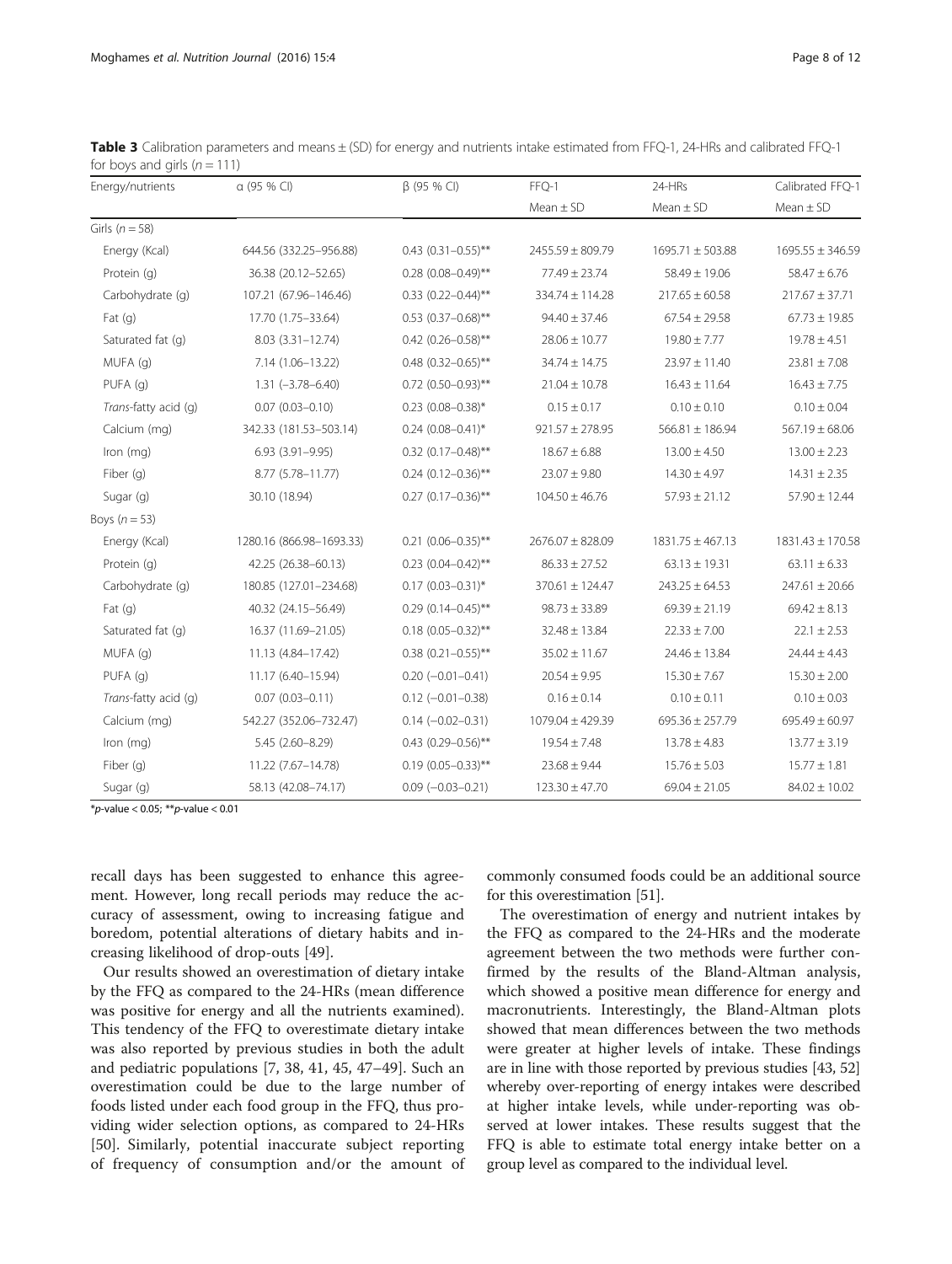<span id="page-8-0"></span>Table 4 Mean ± (SD), mean difference, Intraclass Correlation Coefficients (ICC), Spearman correlation coefficients, weighted kappa (κw) and percent agreement for energy and nutrients as measured using FFQ-1 and FFQ-2 ( $n = 111$ )

| <b>Nutrients</b>     | Mean FFQ-1           | Mean FFQ-2          | ICC       | Spearman's $ra$ | KW   | Percent agreement<br>(same & adjacent quartile) |
|----------------------|----------------------|---------------------|-----------|-----------------|------|-------------------------------------------------|
| Energy (Kcal)        | $2560.86 \pm 822.32$ | 2421.20 ± 793.40    | $0.71***$ | $0.77***$       | 0.61 | 92.79                                           |
| Protein (q)          | $81.71 \pm 25.88$    | $81.03 \pm 30.33$   | $0.65***$ | $0.65***$       | 0.51 | 84.68                                           |
| Carbohydrate (q)     | $351.87 \pm 120.07$  | $330.39 \pm 113.17$ | $0.68***$ | $0.64***$       | 0.62 | 93.69                                           |
| Fat $(q)$            | $96.47 \pm 35.70$    | $89.81 \pm 33.39$   | $0.71***$ | $0.65***$       | 0.69 | 91.89                                           |
| Saturated fat (q)    | $30.17 \pm 12.47$    | $28.25 \pm 10.53$   | $0.70***$ | $0.57***$       | 0.52 | 90.99                                           |
| MUFA (q)             | $34.87 \pm 13.31$    | $32.54 \pm 13.26$   | $0.69***$ | $0.56***$       | 0.59 | 92.79                                           |
| PUFA(G)              | $20.80 \pm 10.35$    | $18.96 \pm 8.85$    | $0.64***$ | $0.55***$       | 0.55 | 90.09                                           |
| Trans-fatty acid (q) | $0.16 \pm 0.16$      | $0.14 \pm 0.13$     | $0.31***$ | $0.49***$       | 0.41 | 85.58                                           |
| Calcium (mg)         | $996.76 \pm 365.68$  | $975.27 \pm 364.05$ | $0.73***$ | $0.67***$       | 0.51 | 90.09                                           |
| Iron $(mq)$          | $19.09 \pm 7.15$     | $18.05 \pm 7.82$    | $0.70***$ | $0.68***$       | 0.55 | 90.09                                           |
| Fiber (g)            | $23.36 \pm 9.60$     | $20.51 \pm 8.26$    | $0.58***$ | $0.65***$       | 0.55 | 93.69                                           |
| Sugar (g)            | $113.47 \pm 47.94$   | $99.17 \pm 39.70$   | $0.62***$ | $0.52***$       | 0.58 | 92.79                                           |

 $*$ <sup>\*</sup>P value < 0.01

aAdjustment for energy was carried using the residual method

The derivation of the calibration coefficients in this study lead to the correction of the mean nutrient intake values that were estimated by the FFQ. In fact, the calibrated values were close to the estimates obtained by the 24 HRs. This finding is in agreement with Araujo and colleagues [[29](#page-10-0)] who also found that the calibrated values were similar to the means estimated by the reference method. The range of calibration factors obtained in this study is similar in magnitude to those reported by other studies. For instance, calibration factors estimated by Araujo and colleagues [[29\]](#page-10-0) were found to range between 0.15 for energy and 0.48 for protein intakes; while those estimated by Voci and colleagues were found to range between 0.07 for iron and 0.40 for vitamin C [[53\]](#page-10-0). Slater et al. reported higher calibration factors, varying between 0.89 for energy, 0.41 for carbohydrates, 0.22 for total fat and 0.20 for protein [\[54](#page-10-0)]. Calibration factors with values closer to one indicate that dietary estimates obtained by the FFQ are closer to those estimated by the reference method [\[55](#page-10-0)]. It is important to note that the calibrated values displayed a considerable reduction in the data dispersion as compared to the original estimates, a phenomenon also observed in other studies and which could be related to the linear relationship between the FFQ and the dietary recalls [[53, 54](#page-10-0)]. Nevertheless, calibration factors are useful in correcting biases in food intake estimates, particularly when dietary intake is the exposure variable in a study of the association between diet and disease [[56](#page-10-0), [57](#page-10-0)].

In order to evaluate reproducibility, the FFQ was administered twice, four weeks apart, minimizing potential temporal changes in children's dietary intake. The Intraclass correlation coefficients between the two FFQ

administrations were between 0.31 for trans-fatty acids to 0.73 for calcium, a range similar to the results other reproducibility studies of FFQs in this age group [\[7, 58](#page-10-0), [59](#page-10-0)]. According to Cade et al. [\[12\]](#page-10-0) and Willet [[10](#page-10-0)], such a range is considered adequate.

A major strength in the present study is the extensive process adopted to tailor the FFQ items specifically to Lebanese children and their food culture. Furthermore, the portion size section in the FFQ was designed to minimize burden on the participants and provided visual assistance with real size photos. The FFQ was intervieweradministered to ensure adequate completion [[9](#page-10-0)], provide immediate feedback and checking, and minimize possible bias due to lack of understanding of the process or misinterpretation of portion sizes and intake frequencies [[14](#page-10-0)]. However, the results of this study ought to be considered in light of a few limitations. First, the use of proxy in assessment of dietary intake may have introduced a source of uncertainty or error. For example, the mother may not be fully aware of all the food items eaten by her child, especially foods consumed outside the house (e.g., in school) [[49](#page-10-0)]. However, during all data collection (FFQs and 24- HR), the research dietitians made sure that the child was present with his/her mother, which gave the opportunity for the mother to consult with the child regarding foods not consumed at home. Furthermore, the social desirability bias could not be ruled out as parents usually tend to overestimate intakes of food considered 'healthy' and underestimate less 'healthy' foods [\[14, 60\]](#page-10-0). In order to minimize such a bias, interviewers were trained to limit any judgmental verbal and non-verbal communication during the completion of the 24-HRs and FFQs. Second, many FFQ validation studies conducted among children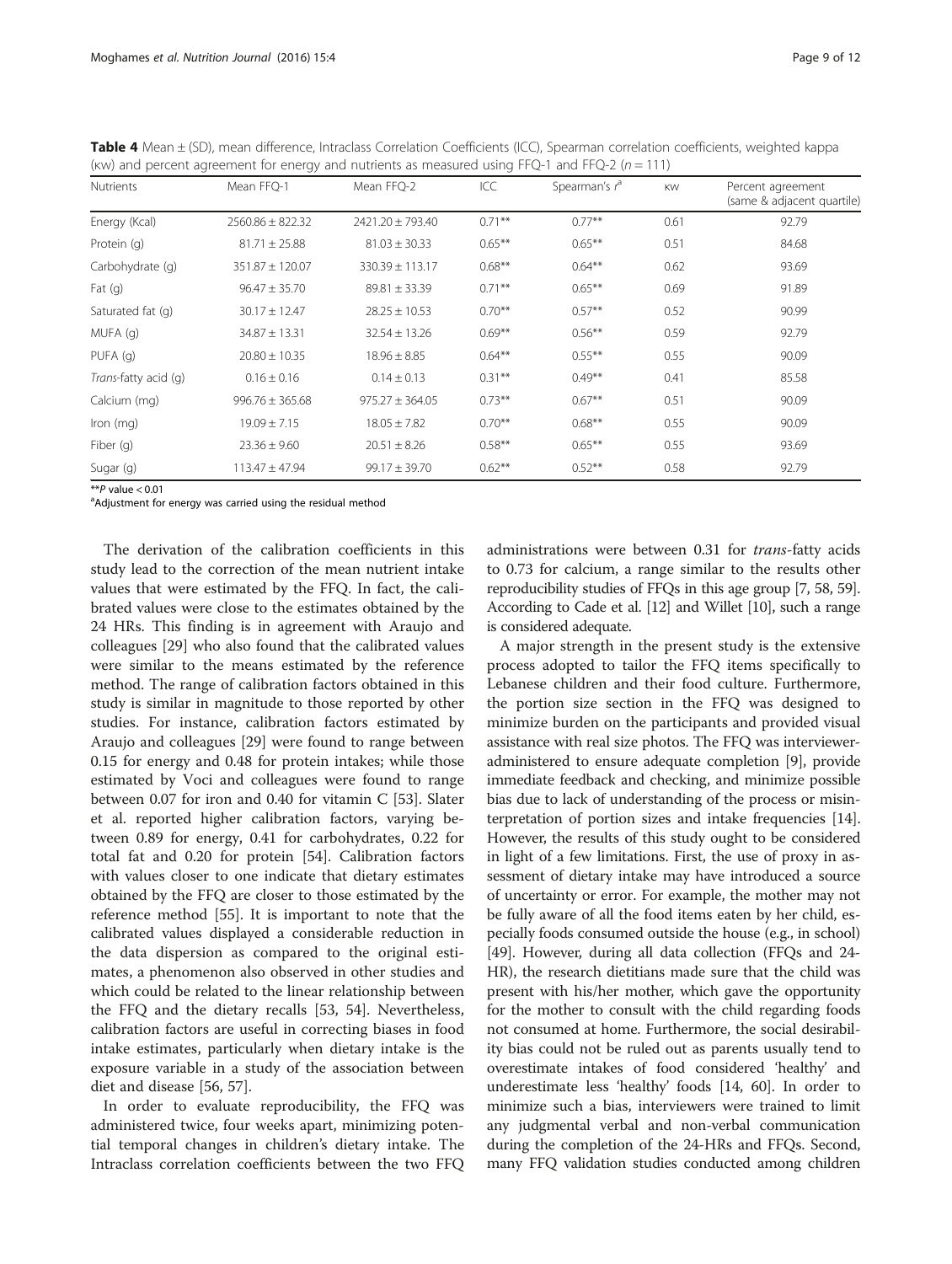<span id="page-9-0"></span>and adolescents have used the food record method as the gold standard [[45, 61](#page-10-0), [62](#page-10-0)]. However, among populations with low schooling levels and consequently a high illiteracy rate, the use of the food record method becomes challenging and may lead to a selection bias [\[63\]](#page-11-0). In this study 26 % of the participating mothers had less than high school level of which 23.4 % had intermediate school level or less than. Therefore, in the context of this study, the 24-HR was the method of choice to be used as reference. The MPR approach used in this study to collect the 24- HRs minimized memory bias and standardized the interviews by using five probing stages [[64](#page-11-0)]. Another limitation that ought to be considered is the use of the USDA database, as opposed to a locally developed database. However, in the context of the study, there exists no Lebanese food composition database. For traditional Lebanese dishes, a specific food composition table developed for Middle Eastern foods was used [\[26](#page-10-0)]. Though the use of USDA database could have led to miscalculation and errors of nutrients intakes estimations, it is less likely to have affected the reliability and validity measures of the developed FFQ since this database was used in the analysis of nutrient intakes of both the FFQ as well as the 24-HRs. Related to the dietary assessment method, is the limitation of seasonal variation, which poses the possibility of a potential error due to seasonal inconsistency of food intake [[65](#page-11-0)]. In this study, in order to minimize the errors of seasonal variation, mothers were encouraged to indicate the consumption of fruits and seasonal foods and as such adjustments in calculation of nutrients intake was carried out. In addition, data collection took place in various seasons of the year to capture a wider spectrum of dietary intake across seasons. It remains important to note that a self-selection bias could have led to the over representation of the overweight and obese children in the study sample. In fact, the latest national estimate of overweight and obesity prevalence among children 6–9 years old was 36 % [[22](#page-10-0)] versus 52 % obtained in this study. Such a selfselection bias could be explained by the fact that mothers of heavier children may be keener to participate in nutrition-related studies in the hope to learn more about nutrition and good dietary practices.

## Conclusion

To our knowledge, this is the first study to provide evidence for the validity and reproducibility of an FFQ to be used for the evaluation of dietary intake in a sample of Arabic speaking children. The results of this study showed that the developed FFQ, when used with calibration factors, is a useful tool in estimating dietary intake during the past year in this population. These findings fill a critical knowledge gap in the assessment of nutritional status in this young age group, and hence are important in light of the documented associations between

food intake and obesity as well as the influence of childhood dietary intake on chronic disease risk in adulthood [[66, 67\]](#page-11-0). The developed FFQ may be used in populationbased studies aiming at monitoring dietary intakes and food consumption patterns amongst young children and at guiding the development of effective, evidence-based public health strategies for optimal growth and heath amongst children. Further research should examine the developed FFQ's effectiveness among other paediatric groups in neighbouring countries of the region.

## Additional file

[Additional file 1:](dx.doi.org/10.1186/s12937-015-0121-1) Tables describing additional analyses that include an extensive list of nutrients. (DOCX 44 kb)

#### Competing interests

The authors declare that they have no competing interests.

#### Authors' contributions

PM and NHammami equally contributed to the conception and study design, acquisition, statistical analysis and interpretation of the data, and drafting of the manuscript. FN and LN contributed to the conception and study design, supervision of data collection, analysis and interpretation of the data, drafting of the manuscript as well as the critical revision of the manuscript. NH contributed to the conception and study design, obtaining funding and to the critical revision of the manuscript. HS contributed to the statistical analysis and interpretations of the data. NY contributed to the critical revision of the manuscript. All authors read and approved the final manuscript.

#### Acknowledgements

This work was supported by the Nutrition and Food Sciences Department at the American University of Beirut. The authors wish to acknowledge every participant who took the time to complete the questionnaire. The authors would also like to acknowledge the services of Mrs Lama Kasbah for her significant contribution to data collection.

#### Author details

<sup>1</sup>Department of Nutrition and Food Sciences, Faculty of Agricultural and Food Sciences, American University of Beirut, Lebanon, 11-0236 Riad El Solh, 1107-2020 Beirut, Lebanon. <sup>2</sup>School of Public Health and Health Systems, Faculty of Applied Health Sciences, University of Waterloo, 200 University Avenue West, Waterloo, ON N2L 3G1, Canada. <sup>3</sup>Department of Pediatrics and Adolescent Medicine, American University of Beirut Medical Center, Lebanon, 11-0236 Riad El Solh, 1107-2020 Beirut, Lebanon.

#### Received: 18 September 2015 Accepted: 30 December 2015 Published online: 12 January 2016

#### References

- 1. Tarasuk V, Brooker A. Interpreting epidemiologic studies of diet-disease relationships. J Nutr. 1997;127:1847–52.
- 2. Berenson G et al. Association between multiple cardiovascular risk factors and atherosclerosis in children and young adults. N Engl J Med. 1998;338:1650–6.
- Khan Y, Bhutta Z. Nutritional deficiencies in the developing world: Current status and opportunities for intervention. Pediatr Clin North Am. 2010;57:1409–41.
- 4. Alderman H, Hoddinott J, Kinsey B. Long term consequences of early childhood malnutrition. Oxf Econ Pap. 2006;58(3):450–74.
- 5. Ranjani H et al. Determinants, consequences and prevention of childhood overweight and obesity: An Indian context. Indian J Endocrinol Metab. 2014;18(7):17–25.
- 6. Karnik S, Kanekar A. Childhood Obesity: A Global Public Health Crisis. Int J Prev Med. 2012;3(1):1–7.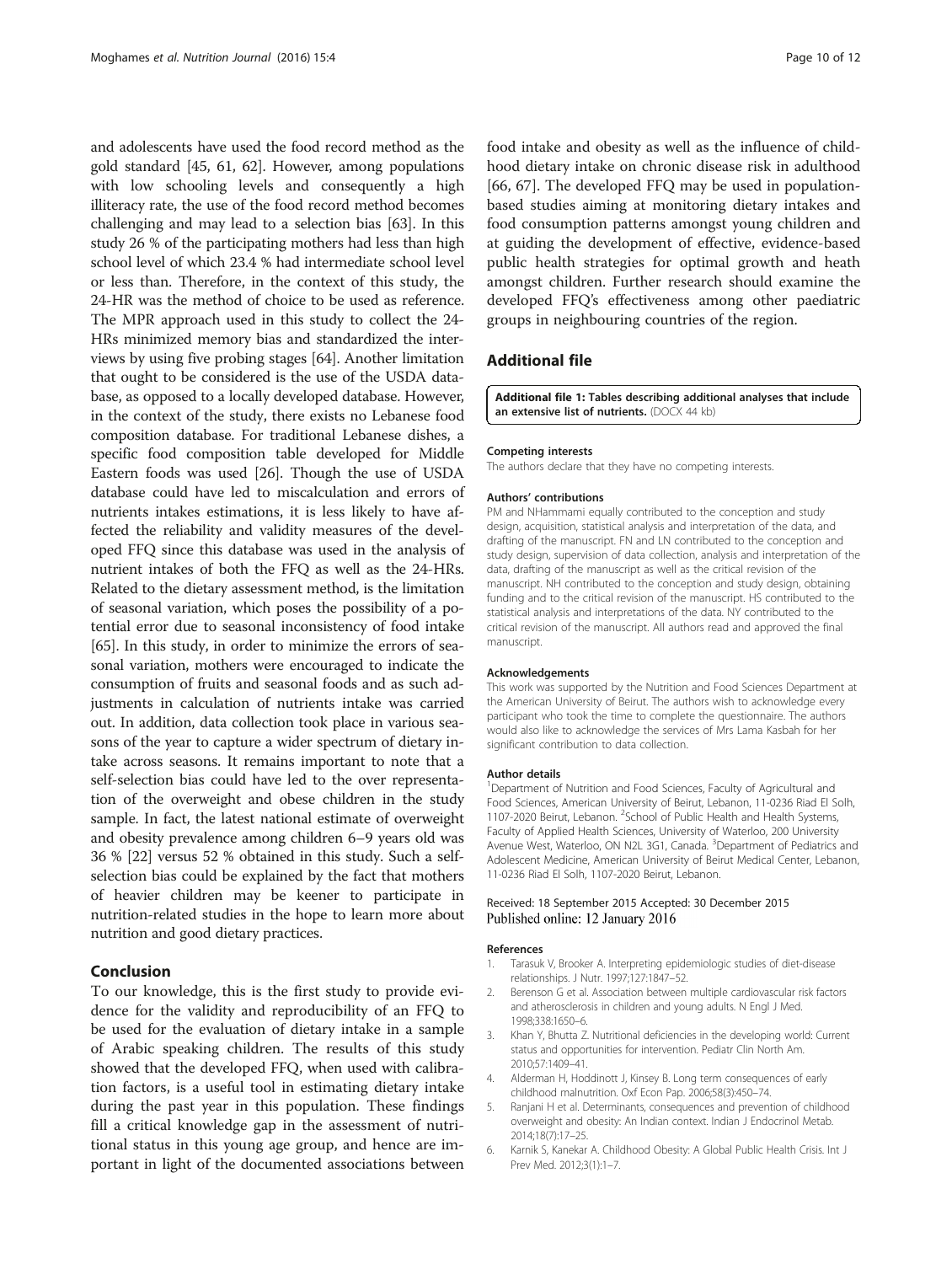- <span id="page-10-0"></span>7. Watson J et al. Reproducibility and comparative validity of a food frequency questionnaire for Australian children and adolescents. Int J Behav Nutr Phys Act. 2009;6(62):1–17.
- 8. Schwartz C et al. Development of healthy eating habits early in life.Review of recent evidence and selected guidelines. Appetite. 2011;57(3):796–807.
- 9. Sharma S. Development and use of FFQ among adults in diverse settings across the globe. Proc Nutr Soc. 2011;70(2):232–51.
- 10. Willett W. Nutritional epidemiology. 2nd ed. New York: Oxford University Press; 1998.
- 11. McPherson R et al. Dietary assessment methods among school-aged children: validity and reliability. Prev Med. 2000;31(Suppl):S11–33.
- 12. Cade J et al. Development, validation and utilization of food-frequency questionnaires – a review. Public Health Nutr. 2002;5(4):567–87.
- 13. FAO. Methods to monitor the human right to adequate food. 2008. p. 144–6. 14. Cade J et al. Food-frequency questionnaires: A review of their design,
- validation and utilisation. Nutr Res Rev. 2004;17(1):5–22. 15. Kolodziejczyk J, Merchant G, Norman G. Reliability and validity of child/
- adolescent food frequency questionnaires that assess foods and/or food groups. J Pediatr Gastroenterol Nutr. 2012;55:4–13.
- 16. Malekshah A et al. Validiy and reliability of a new food frequency questionnaire compared to 24h recalls and biochemical measurements: pilot phase of Golestan cohort study of esophageal cancer. Eur J Clin Nutr. 2006;60:971–7.
- 17. Dehghan M et al. Development of a semi-quantitative food frequency questionnaire for use in United Arab Emirates and Kuwait based on local foods. Nutr J. 2005;27(4):18.
- 18. Tayyem R et al. Validation of a food frequency questionnaire to assess macronutrient and macronutrient intake among Jordanians. Acad Nutr Diet. 2014;114(7):1046–52.
- 19. UNICEF. The state of the world's children 2012. In: Children in an urban world. 2012.
- 20. Naja F et al. Dietary patterns and their association with obesity and sociodemographic factors in a national sample of Lebanese adults. Public Health Nutr. 2011;14(9):1570–8.
- 21. Poskitt E. Countries in transition: underweight to obesity non-stop? Ann Trop Paediatr. 2009;29:1–11.
- 22. Nasreddine L et al. Trends in overweight and obesity in Lebanon: evidence from two national cross-sectional surveys (1997 and 2009). BMC Public Health. 2012;12:798.
- 23. Posner B et al. Validation of two-dimensional models for estimation of portion size in nutrition research. J Am Diet Assoc. 1992;92(6):738–41.
- 24. Moshfegh A et al. The U.S. Department of Agriculture Automated Multiple-Pass Method reduces bias in the collection of energy intakes. Am J Clin Nutr. 2008;88:324–32.
- 25. Raper N et al. An overview of USDA's dietary intake data system. J Food Compos Anal. 2004;17:545–55.
- Pellet P, Shadarevian S. Food composition tables for use in the Middle East. Beirut: American University of Beirut; 2013.
- 27. Willet W, Howe G, Kushi L. Adjustment for total energy intake in epidemiologic studies. Am J Clin Nutr. 1997;65(suppl):1220S–8.
- 28. Bland J, Altman D. Statistical methods for assessing agreement between two methods of clinical measurement. Lancet. 1986;1(8476):307–10.
- 29. Araujo M, Tokoo E, Pereira R. Validation and calibration of a semiquantitative food frequency questionnaire designed for adolescents. J Am Diet Assoc. 2010;110:1170–7.
- 30. Landis J, Koch G. The measurement of observer agreement for categorical data. Biometrics. 1977;33(1):159–74.
- 31. Wang Y, Chen H. Use of percentiles and z-scores in anthropometry. In: Preedy V, editor. Handbook of anthropometry: physical measures of human form in health and disease. New York: Springer; 2012.
- 32. Willett W, Hu F. Not the time to abandon the food frequency questionnaire: point. Cancer Epidemiol Biomarkers Prev. 2006;15:1757–8.
- 33. Rockett H et al. Validation of a youth/adolescent food frequency questionnaire. Prev Med. 1997;26:808–16.
- 34. Frank G et al. Adapting the 24-hour recall for epidemiologic studies of school children. J Am Diet Assoc. 1977;71:26–31.
- 35. Persson L, Carlgren G. Measuring children's diets: evaluation of dietary assessment techniques in infancy and childhood. Int J Epidemiol. 1984;13:506–17.
- 36. Mullenbach V et al. Comparison of 3-day food record and 24-hour recall by telephone for dietary evaluation in adolescents. J Am Diet Assoc. 1992;92:743–5.
- 37. Burrows T, Martin R, Collins C. A systematic review of the validity of dietary assessment methods in children when compared with the method of doubly labeled water. J Am Diet Assoc. 2010;110:1501–10.
- 38. Eck L et al. Measuring short term dietary intake: development and testing of a 1-week food frequency questionnaire. J Am Diet Assoc. 1991;91:940–5.
- 39. Fumagalli F et al. Validation of a food frequency questionnaire for assessing dietary nutrients in Brazilian children 5 to 10 years of age. Nutrition. 2008;24(5):427–32.
- 40. Kobayashi T et al. Reproducibility and validity of the food frequency questionnaire for estimating habitual dietary intake in children and adolescents. Nutr J. 2011;10:27.
- 41. Sahashi Y et al. Validity and reproducibility of food frequency questionnaire in Japanese children aged 6 years. J Nutr Sci Vitaminol. 2011;57:372–6.
- 42. Matos S et al. Validation of a food frequency questionnaire for children and adolescents aged 4 to 11 years living in Salvador, Bahia. Nutr Hosp. 2012;27(4):1114–9.
- 43. Streppel M et al. Relative validity of the food frequency questionnaire used to assess dietary intake in the Leiden Longevity Study. Nutr J. 2013;12:75.
- 44. Buscemi S et al. Validation of a food frequency questionnaire for use in Italian adults living in Sicily. Int J Food Sci Nutr. 2015;66(4):426-38. doi[:10.](http://dx.doi.org/10.3109/09637486.2015.1025718) [3109/09637486.2015.1025718](http://dx.doi.org/10.3109/09637486.2015.1025718).
- Tabacchi G et al. Comparative validity of the ASSO-Food Frequency Questionnaire for the web-based assessment of food and nutrients intake in adolescents. Food Nutr Res. 2015;59:26216.
- 46. Mouratidou T, Ford F, Fraser R. Reproducibility and validity of a food frequency questionnaire in assessing dietary intakes of low-income Caucasian postpartum women living in Sheffield, United Kingdom. Matern Child Nutr. 2009;7:128–39.
- 47. Nelson M et al. Between- and within-subject variation in nutrient intake from infancy to old age: estimating the number of days required to rank dietary intakes with desired precision. Am J Clin Nutr. 1989;50:155–67.
- 48. Livingstone M, Robson P, Wallace J. Issues in dietary intake assessment of children and adolescents. Br J Nutr. 2004;92 Suppl 2:S213–22.
- 49. Bel-Serrat S et al. Relative validity of the children's eating habits questionnaire-food frequency section among young European children: the IDEFICS study. Public Health Nutr. 2013;17(2):266–76.
- 50. Thompson F, Subar A. Dietary assessment methodology. In: Coulston A, Boushey C, editors. Nutrition in the prevention and treatment of disease. San Diego: Elsevier Academic Press; 2008. p. 3–39.
- 51. Hunter D et al. Variability in portion sizes of commonly consumed foods among a population of women in the United States. Am J Epidemiol. 1988;127:1240–9.
- Siebelink E, Geelen A, de Vries J. Self-reported energy intake by FFQ compared with actual energy intake to maintain body weight in 516 adults. Br J Nutr. 2011;106(2):274–81.
- 53. Voci S et al. Calibration study of the food frequency questionnaire for adolescents (AFFQ). Cien Saude Colet. 2011;16(4):2335–43.
- 54. Slater B, Marchioni D, Voci S. Use of linear regression for correction of dietary data. Rev Saude Publica. 2007;41:190–6.
- 55. Kaaks R, Riboli E, van Staveren W. Calibration of dietary intake measurements in prospective cohort studies. Am J Epidemiol. 1995;142:548–56.
- 56. Kaaks R, Riboli E. Validation and calibration of dietary intake measurements in the EPIC project: Methodological considerations. European Prospective Investigation into Cancer and Nutrition. Int J Epidemiol. 1997;26 Suppl 1:S15–25.
- 57. Geelen A et al. Comparison of approaches to correct intake-health associations for FFQ measurement error using a duplicate recovery biomarker and a duplicate 24 h dietary recall as reference method. Public Health Nutr. 2014;18(2):226–33.
- 58. Ambrosini G et al. The reliability of a food frequency questionnaire for use among adolescents. Eur J Clin Nutr. 2009;63:1251–9.
- 59. Xia W et al. Reproducibility and relative validity of a food frequency questionnaire developed for female adolescents in Suihua, North China. PLoS ONE. 2011;6(5):e19656.
- 60. Hebert J et al. Social desirability bias in dietary self-report may compromise the validity of dietary intake measures. Int J Epidemiol. 1995;24:389–98.
- 61. Flood V et al. Reliability and validity of a short FFQ for assessing the dietary habits of 2-5-year-old children, Sydney, Australia. Public Health Nutr. 2014;17(3):498–509.
- 62. Collins C et al. Comparison of energy intake in toddlers assessed by food frequency questionnaire and total energy expenditure measured by the doubly labelled water method. J Acad Nutr Diet. 2013;113(3):459–63.